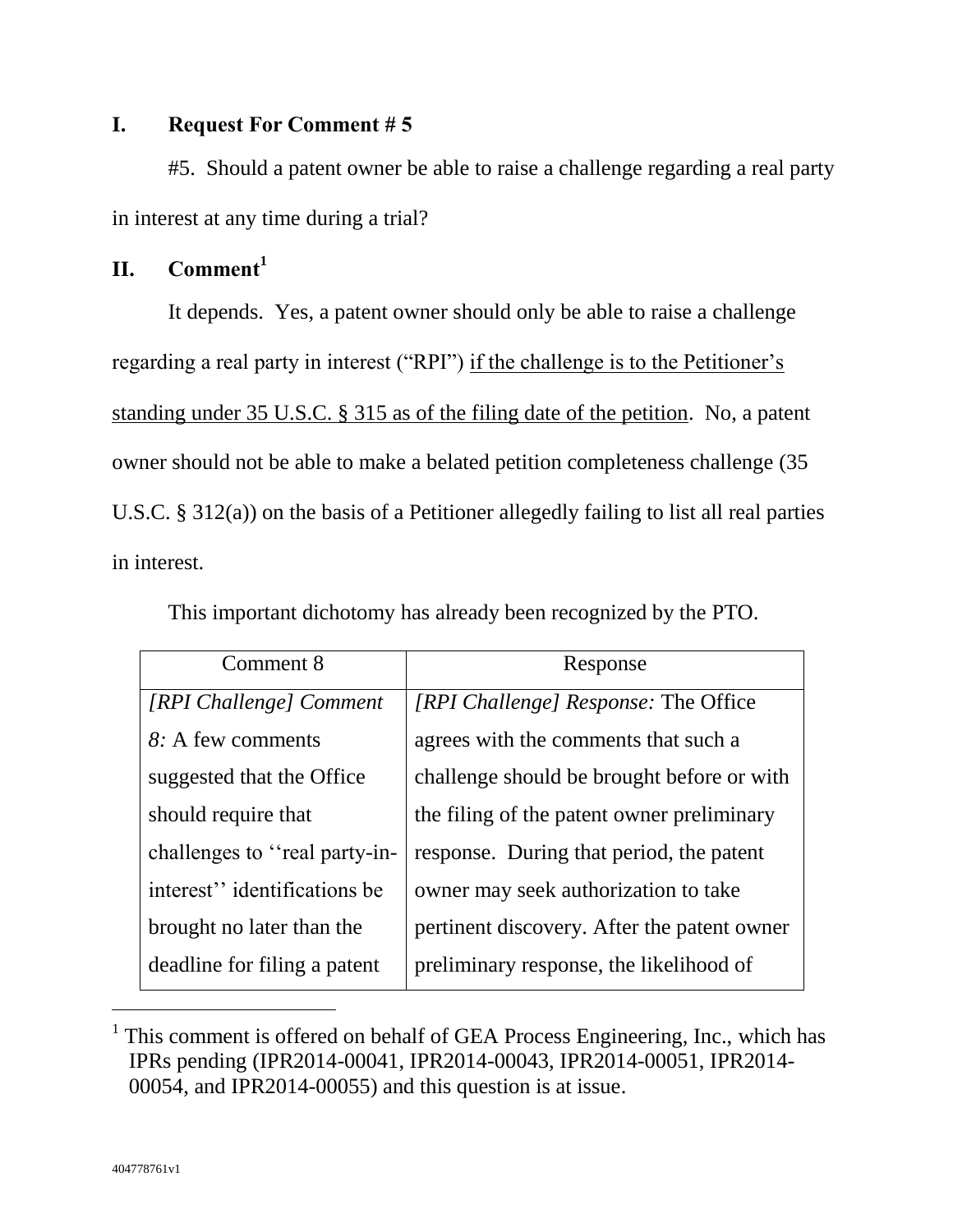| granting an authorization for additional    |
|---------------------------------------------|
| discovery related to the challenge before   |
| institution will decrease because the Board |
| is required to determine whether to         |
| institute a review within three months from |
| the filing of the patent owner preliminary  |
| response.                                   |
| [Standing Challenge Response:] After        |
| institution, standing issues may still be   |
| raised during the trial. A patent owner may |
| seek authority from the Board to take       |
| pertinent discovery or to file a motion to  |
|                                             |
|                                             |

77 Fed. Reg. 48680, 48695 (8/14/12) (compound comment 8 parsed into its discrete RPI and standing comments/responses); *see also* 35 U.S.C. § 314(d).

The PTO should follow its own response to comment 8. Standing and jurisdiction are important issues that may need to be addressed post-institution. If a patent owner raises an RPI challenge based on the fact that the alleged RPI would have been statutorily barred from filing (or being listed on) a petition as of the original filing date, then the patent owner should be able to raise this jurisdictional issue at any time.

However, allowing a patent owner to challenge petition completeness (a non-jurisdictional issue) up until a final written decision is contrary to 35 U.S.C.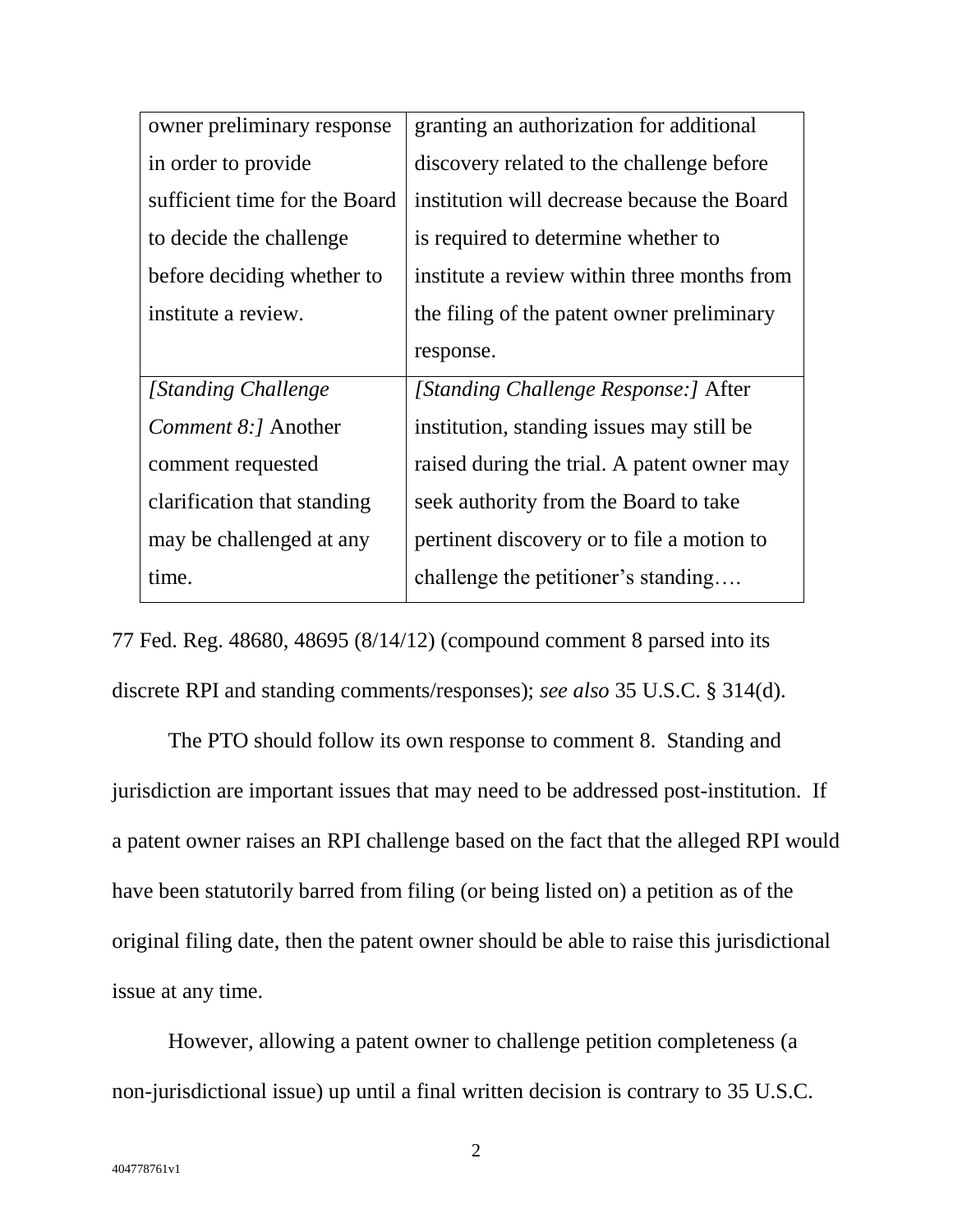§ 314(d) and highly inefficient. Failing to keep a distinction between a patent owner's completeness challenge and standing challenge will lead to petty gamesmanship and severe inequities of form over substance.

## **III. A Real Party in Interest Challenge is Only Jurisdictional if the Challenge Affects Standing Under 35 U.S.C. § 315 On The Original Filing Date**

Patent owners raise challenges regarding a real party in interest for two reasons: 1) to determine whether the Petitioner and alleged real party in interest have standing under § 315 to petition the PTO for *inter partes* review (i.e., whether the PTO has jurisdiction to review a petition) and 2) to determine if a petition is complete, i.e., eligible for PTO review under § 312(a). The standing (or jurisdictional) statute, § 315, sets out who can be a petitioner. *See* 37 CFR 42.104(a) (petitioner "standing"). This differs greatly from the petition completeness statute, § 312(a), which sets out the requirements of a petition (e.g., including naming all RPIs).

Standing addresses who may bring a suit. *Armstrong World Indus., Inc. v. Adams*, 961 F.2d 405, 411 n.13 (3d Cir. 1992) (standing focuses on "who"). In federal courts, standing is rooted in the "cases and controversies" clause in Article III of the U.S. Constitution. *Summers v. Earth Island Inst.*, 555 U.S. 488, 492-93 (2009); *DaimlerChrysler Corp. v. Cuno*, 547 U.S. 332, 340-41 (2006). The Constitution only gives Article III Courts jurisdiction over cases and controversies,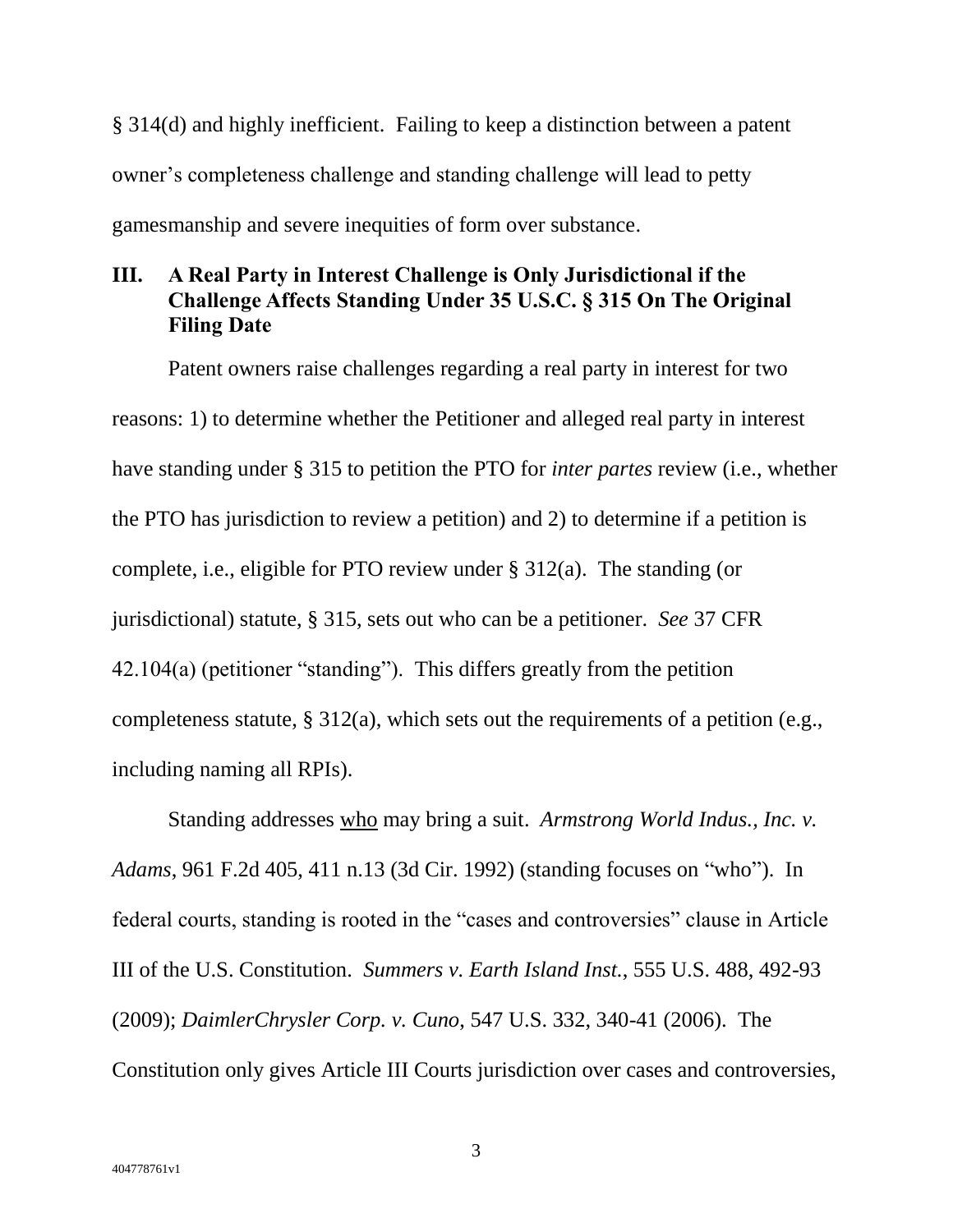and as such, a showing of standing "is an essential and unchanging" predicate to any exercise of jurisdiction. *Chicago & Grand Trunk Ry. Co. v. Wellman*, 143 U.S. 339, 345 (1892); *Lujan v. Defenders of Wildlife*, 504 U.S. 555, 560 (1992). Should a party lack standing, a court is then deprived of its jurisdiction, and therefore, the court is rendering an unconstitutional advisory opinion instead of adjudicating a case or controversy. *Defenders of Wildlife*, 504 U.S. at 564 n.2 (citing *Whitmore v. Arkansas*, 495 U.S. 149, 156-60 (1990); *Los Angeles v. Lyons*, 461 U.S. 95, 102-06 (1983)). For these reasons, a party may challenge standing at any time during a court proceeding. *Defenders of Wildlife*, 504 U.S. at 561; *Davis v. Fed. Election Comm'n*, 554 U.S. 724, 734 (2008).

Just as the Constitution establishes the jurisdiction of Article III Courts, Congress can establish the jurisdiction of administrative agencies. *See Crowell v. Benson*, 285 U.S. 22, 51 (1932); *Thomas v. Union Carbide Agric. Prods. Co.*, 473 U.S. 568, 583 (1985); *CFTC v. Schor*, 478 U.S. 833, 854 (1986). Congress has given the PTO jurisdiction to adjudicate disputes when a "petitioner . . . request[s] to cancel as unpatentable 1 or more claims of a patent only on a ground that could be raised under section 102 or 103 and only on the basis of prior art consisting of patents and printed publications." 35 U.S.C. § 311(b) ("Scope"). Congress then chose to limit the "who," as in the class of people or parties who may file for *inter partes* review. 35 U.S.C. § 315(a), (b). Petitioners lack standing if they, or their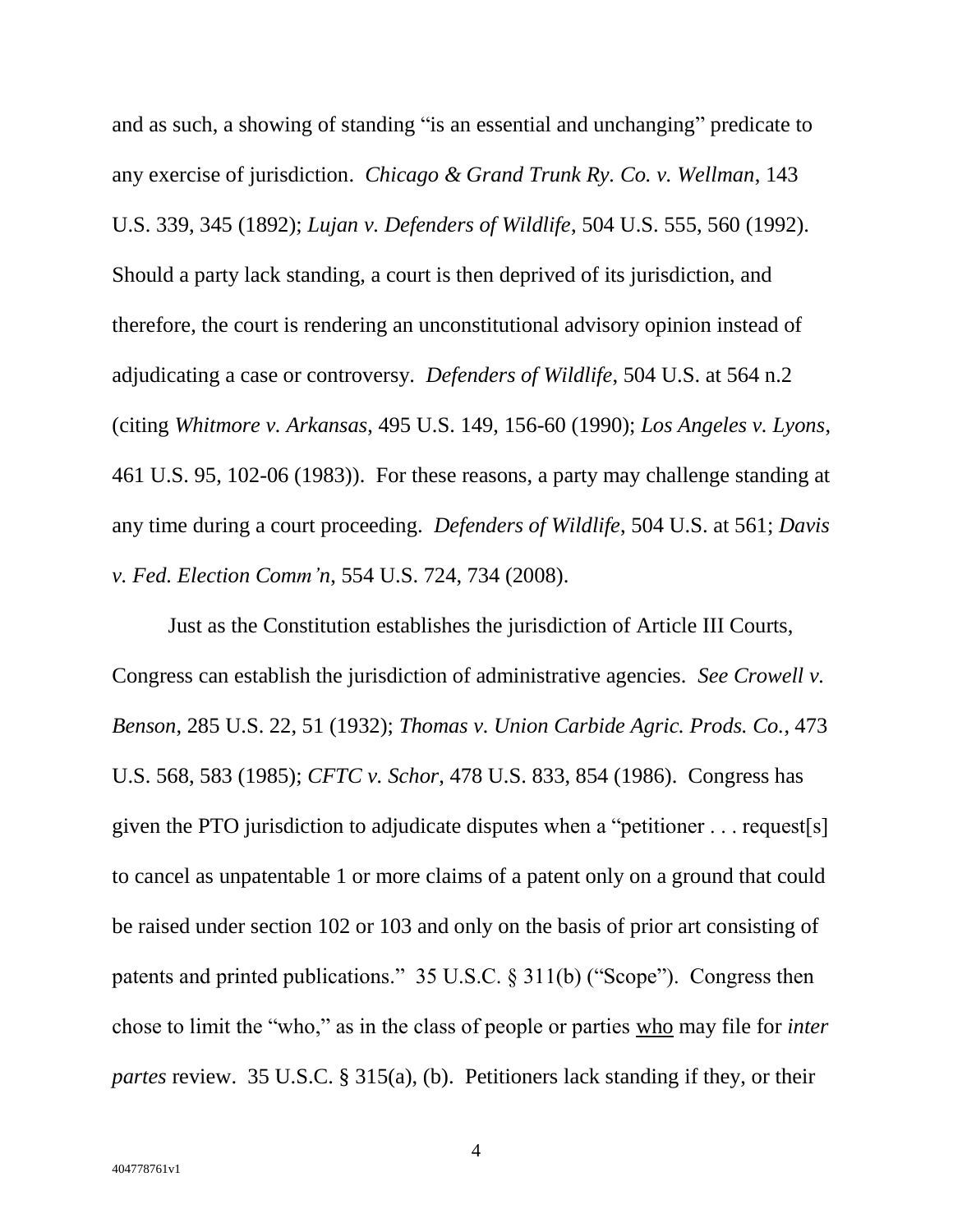real parties in interest, 1) filed a civil action challenging the validity of a claim of the patent or 2) were served with a complaint alleging patent infringement over a year before filing an *inter partes* review petition. *Id.*

The only statute that limits the "who" (i.e., the parties whom the PTO has jurisdiction over) is 35 U.S.C. § 315. As such, a patent owner's only jurisdictional challenge arises in a situation where an alleged RPI or privy would be barred from filing a petition under § 315. If an actual RPI or privy was statutorily barred at filing, the PTO would never have had jurisdiction over the petition.

For this reason, the PTO should allow patent owners to raise this precise challenge to alleged real parties in interest at any time during a trial. If a real party in interest was found to have filed a civil action challenging the validity of a claim of the patent or was served with a complaint alleging patent infringement over a year before filing a petition, then the PTO never had jurisdiction to institute an *inter partes* review in the first place.

### **IV. Petition Completeness Challenges Are Not Jurisdictional**

Some argue that § 312(a) completeness is a standing requirement. They contend that petition completeness could trigger a § 315 standing violation if a petitioner's original filing date is voided. If the original filing date is voided, a petitioner would have to refile potentially after Petitioner's § 315(b) statutory bar date. If the petitioner has to refile after the § 315(b) statutory bar date, the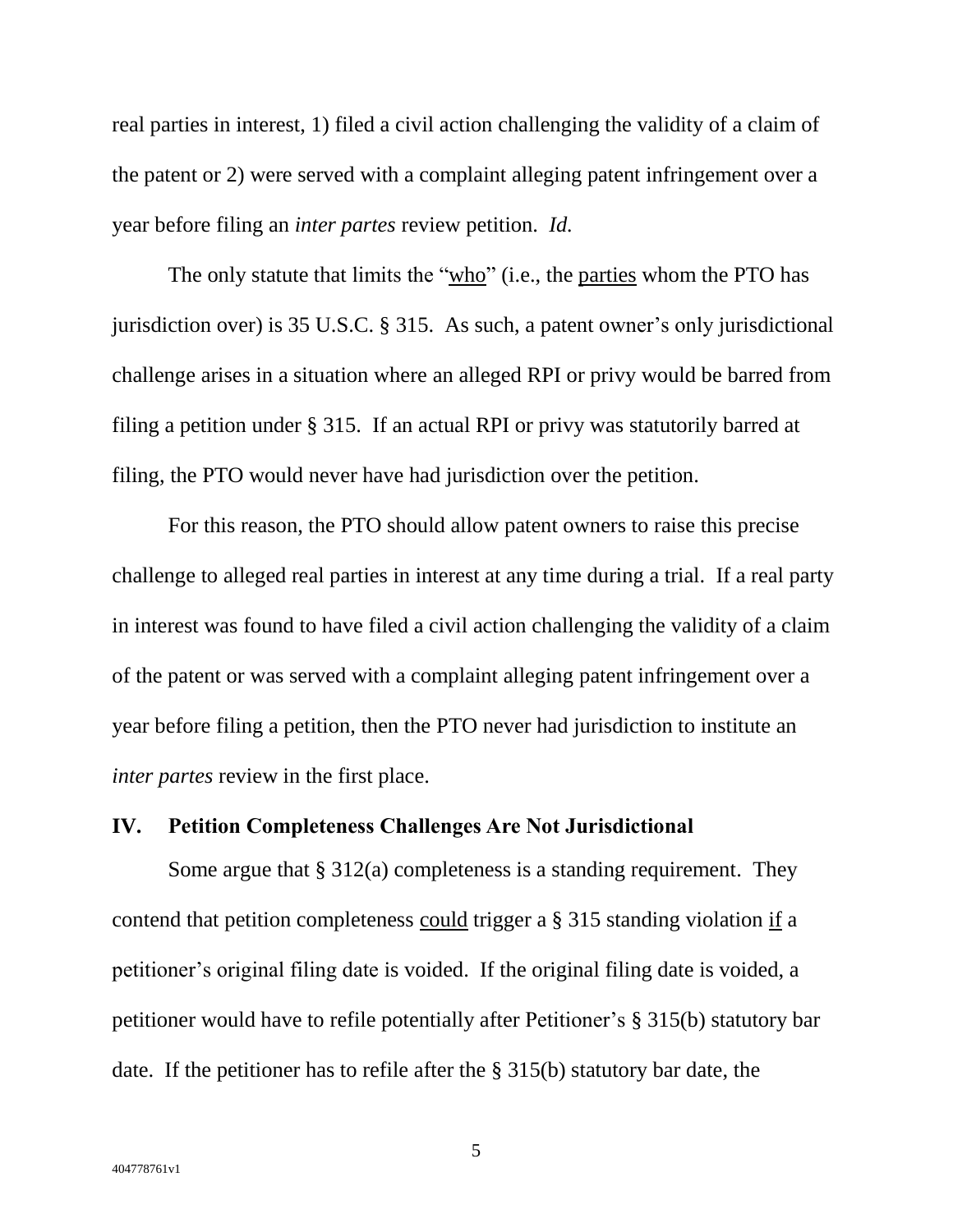petitioner no longer has standing.<sup>2</sup>

Using such a strained hypothetical in order to conflate the two statutes leads to circular, contradictory, and inequitable conclusions. For example, under this contrived paradigm, § 312 is a standing or jurisdictional statute just "some of the time," i.e., if the petitioner and real parties in interest were eventually unable to refile before their statutory bar date. On the other hand, if the petitioner and real parties in interest were able to refile, then the petitioner simply completes the petition by updating the list of all RPIs.

The major fallacy of this argument is that it is predicated upon voiding the petitioner's filing date. Section 312(a) never contemplates this, and Congress certainly did not require it. By this logic, anything that has the potential to void a filing date is a standing/jurisdictional issue.

The proper analysis of § 312(a), and a discussion of how to resolve § 312(a) RPI disputes, is as follows.

### **A. The Petition Completeness Statute**

While § 315 determines the jurisdiction of the PTO, the petition completeness statute,  $\S 312(a)$ , sets out the requirements before the PTO may consider a petition. 35 U.S.C. § 312(a) ("Requirements of petition"). One of those

 $\overline{a}$ 

<sup>&</sup>lt;sup>2</sup> Notably, this argument still must rely on § 315(b) to bar a petition because § 315(b) is the only jurisdictional statute.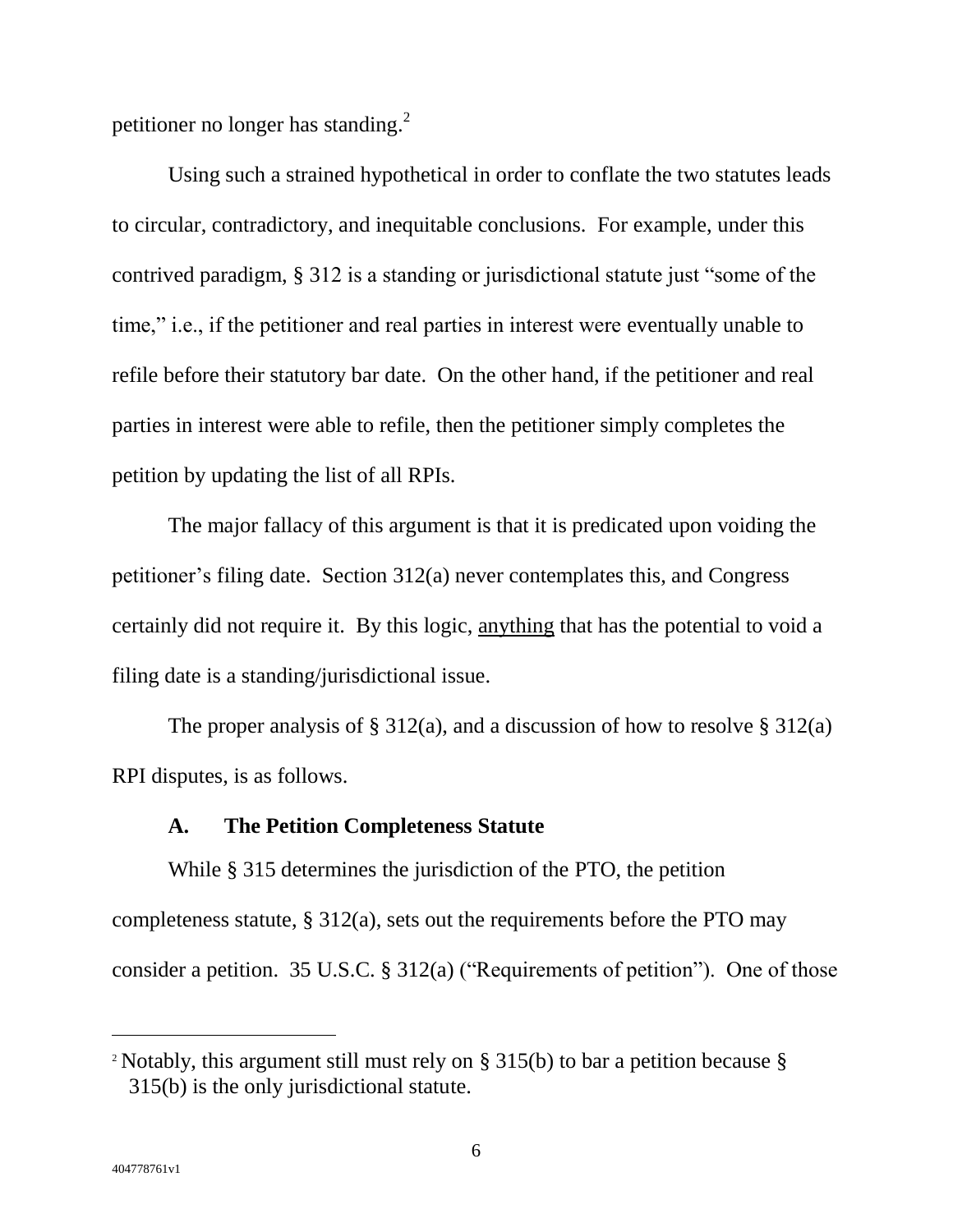requirements, among many, is that the petition must identify all of the real parties in interest. 35 U.S.C. § 312(a)(2). Section 312(a) also requires that a petition must be accompanied by payment, copies of printed publications, affidavits or declarations of supporting evidence, and "other information the Director may require by regulation." 35 U.S.C. § 312(a). None of these requirements impact standing/"who" may or may not file a petition. Instead, these are procedural requirements that address when a petition is "complete" so that the Board may consider it. Simply put, whether or not all the RPIs (listed or alleged) are barred from filing a petition is a substantive standing/jurisdictional issue; whether the petitioner properly lists all of those RPIs is a procedural issue.

#### **B. Petition Completeness Challenges Are Waived After Institution**

A Board's institution decision accepts Petitioner's identification of any real parties in interest and inherently deems the petition complete. 77 Fed. Reg. 48680, 48695 (8/14/12) ("The Office generally will accept the petitioner's 'real party-ininterest' identification…."). 35 U.S.C. § 312(a). The Board can only institute a petition it has "considered," and the Board can only "consider" a petition if the petition identifies all real parties in interest. A patent owner who chooses not to object before institution waives its challenge to the petition's identification or listing of the real parties in interest, because the institution decision is now final and non-challengeable. 35 U.S.C. § 314(d). One Board panel has correctly found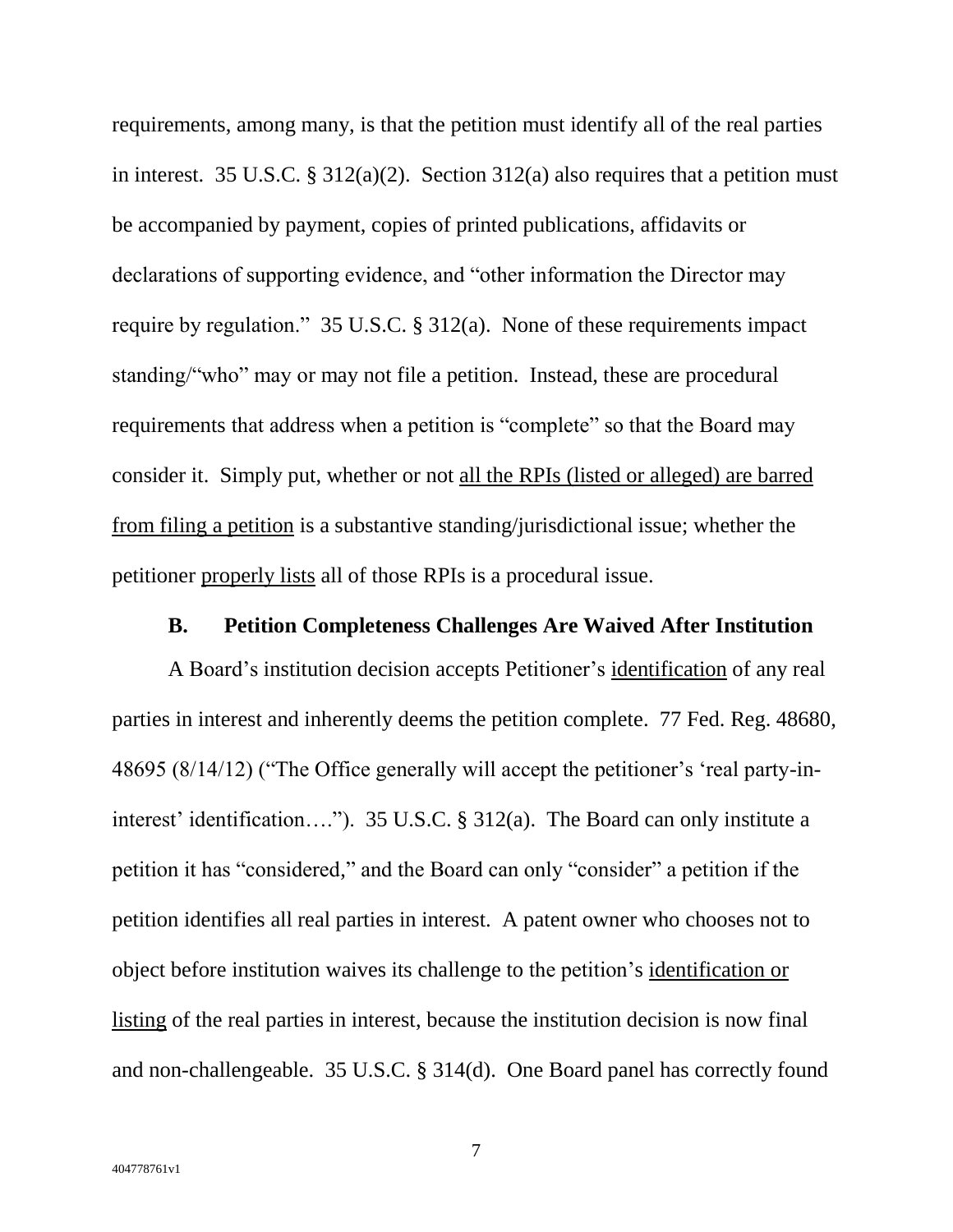just that with respect to another  $\S 312(a)$  issue.

*Synopsys, Inc. v. Mentor Graphics Corp.* confirms that a patent owner waives a § 312(a) petition completeness challenge by waiting until after institution to raise it. IPR2012-00042, Paper 23 (4/11/2013), p. 3 (denying rehearing of institution decision because patent owner failed to raise the petition completeness challenge in patent owner's preliminary response). *Synopsys* involved a § 312(a)(5) service challenge, rather than a § 312(a)(2) RPI challenge, but *Synopsys* is directly on point because both are statutory requirements for a complete petition. *Id*. *Synopsys* holds that a patent owner irrevocably waives its § 312(a) statutory completeness challenge by delaying until after institution. *Id*.

Thus far, no decision has ever allowed a patent owner to make a postinstitution challenge to a petition's § 312(a) identification of RPIs, much less succeed in such a late challenge.

### **C. A Mistake In The Petition's Identification Of The RPI Should Be Curable So That A Procedural Defect Is Not "Sometimes Jurisdictional"**

If the PTO finds that a petition failed to list all of the real parties in interest before or after institution, petitioners should be able to cure the RPI list. Such a correction should not time-bar petitions because: (1) § 312(a) petition corrections do not disturb earlier petition filing dates, and (2) RPI corrections have historically related back to original filing dates.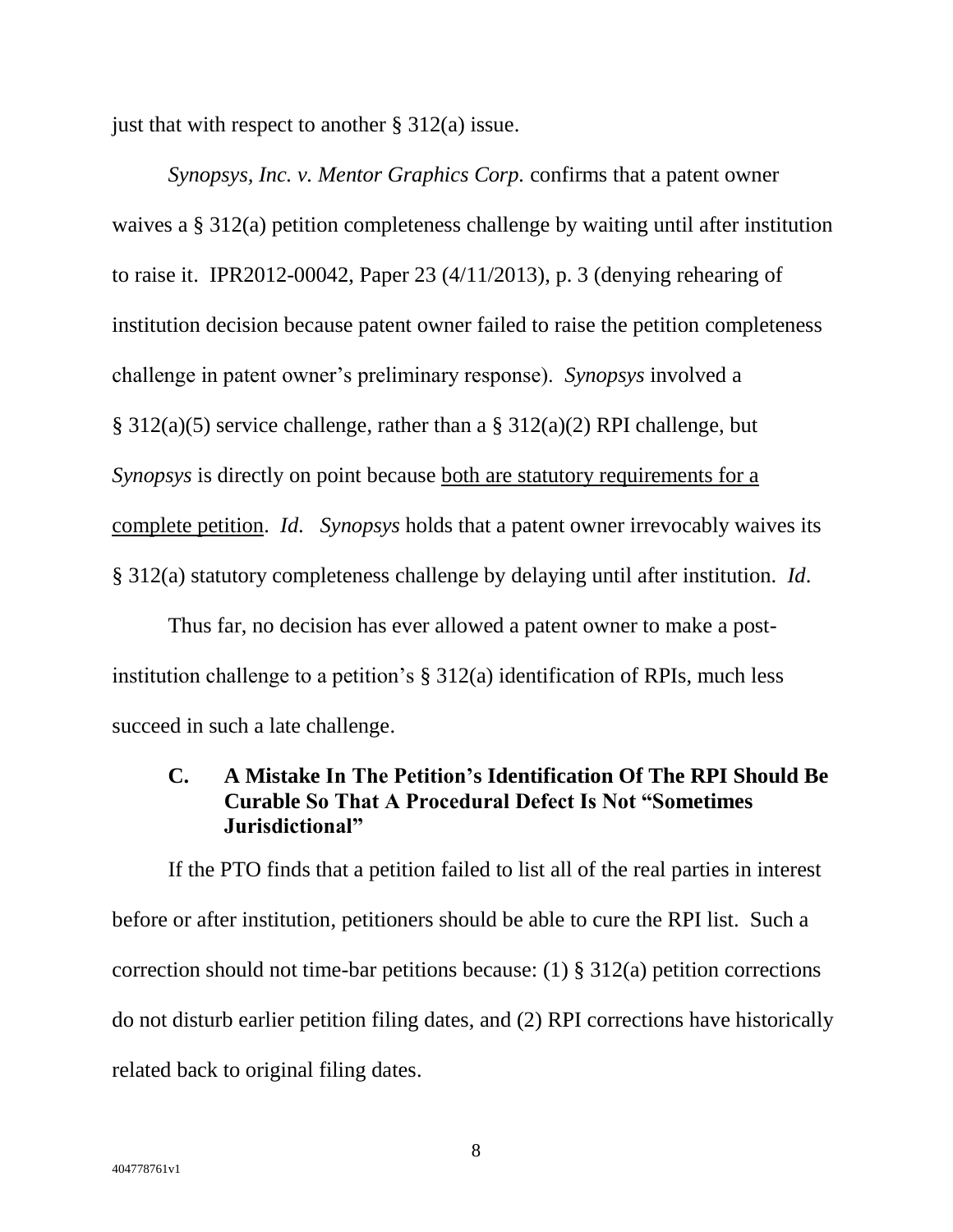**1. RPI Correction Should Not Change Petitioner's Filing Date** Petitions, including their RPI lists, must be complete to "be considered," but § 312(a) does not require completeness on the filing date. 35 U.S.C. § 312(a). Corrections may be made after filing without affecting the filing date if a "good faith attempt" was made to satisfy § 312(a) by the filing date. *Synopsys* (IPR2012- 00042), Paper 23, p. 4. In *Synopsys*, the Board rejected a patent owner's § 312(a) completeness challenge to a filing date because "[n]othing in [35 U.S.C. § 312(a)] states that the date" when the petition satisfies  $\S 312(a)$  "is determinative of the filing date." *Id.* Section 315(b) sets a statutory deadline for filing a petition, but does not require the petition to be perfectly complete by the statutory deadline.

Unlike § 312(a), 37 CFR §42.106 requires a petition to be complete to receive a filing date. This requirement is regulatory, not statutory, and it should not shoehorn standing into the completeness statute. Even the PTO's FAQs state that the Board disregards this rule and "accord[s] the filing date of the original submission" if it includes "only regulatory defects." Patent Review Processing System, USPTO.GOV (August 8, 2014),

http://www.uspto.gov/ip/boards/bpai/prps.jsp ("Frequently Asked Questions"). 37 CFR §42.106 never references § 312(a).

37 CFR §42.106 lists its own requirements for a "complete petition." One of those requirements is that a petition must comply with §42.104 ("Content Of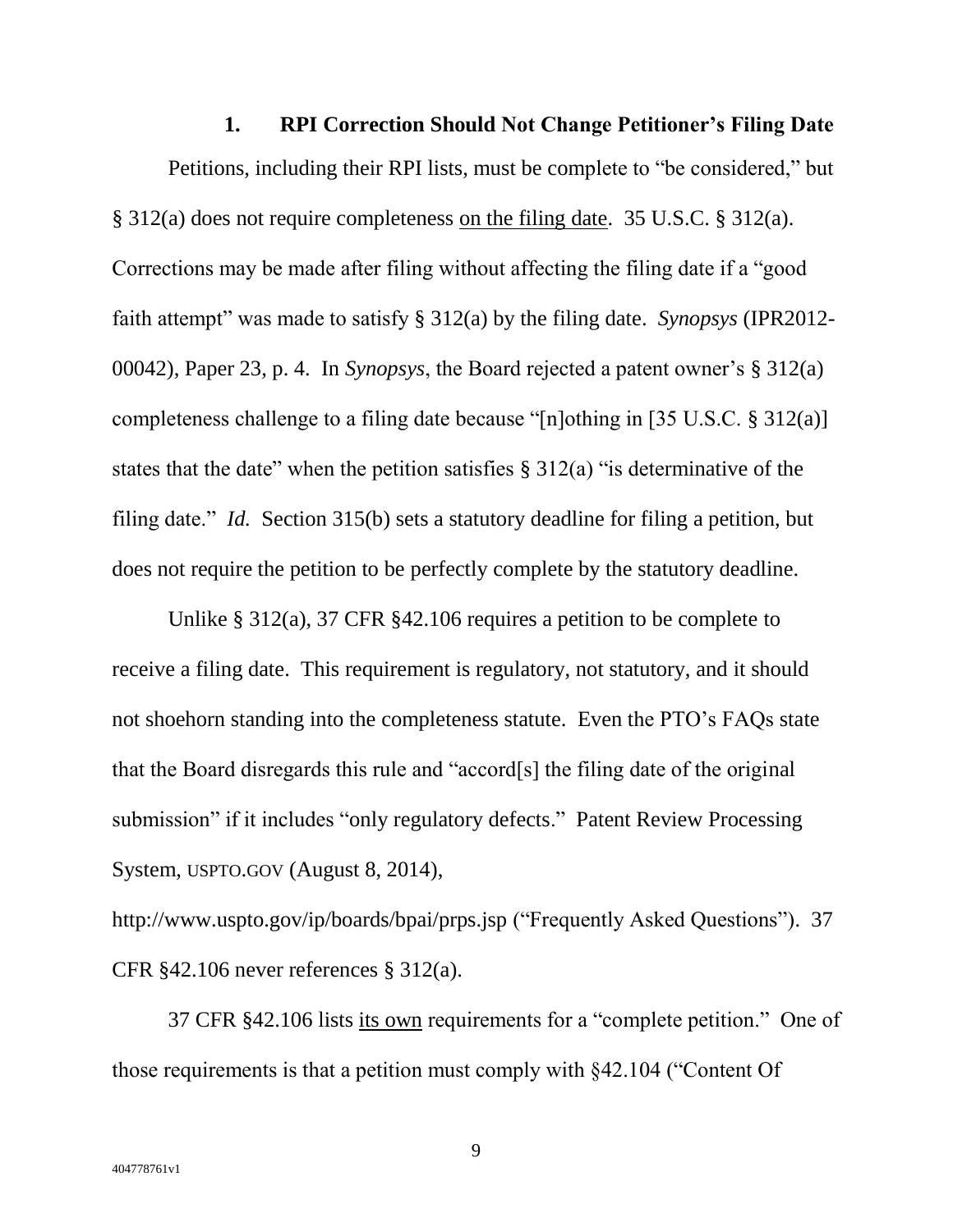Petition"). Among others, §42.104 requires compliance with §§42.6 and 42.8. Section 42.6 requires 14-point font, a proportional or monospaced font, an 8½ inch by 11 inch page size, 1 inch margins, block quotes 1.5 spaced, etc. Section 42.8 requires the petition to identify all RPIs. Under the rubric of 37 CFR §42.106, it is clear that identifying all RPIs before a petition is complete is a regulatory requirement, not a statutory one.

The consequences of treating 37 CFR §42.106 (and petition completeness in general) as though it implicates standing or jurisdiction are far reaching and drastic. If completeness is a standing issue, floodgates open to patent owner motions to terminate based on every little font, line-spacing, margin, and other regulatory requirement after institution, thereby elevating them to standing issues.

Worst of all, patent owners would be incentivized to wait until a petitioner's statutory bar date to object to a simple completeness problem. For example, it is possible for a petitioner to file an IPR petition on the same day a patent owner serves the petitioner with a complaint alleging patent infringement. Then, the PTO institutes the *inter partes* review six months later after no response from the patent owner. The parties and Board then spend time litigating the merits of the *inter partes* review including briefing, discovery disputes, depositions, etc.

Finally, six months and one day after institution, the patent owner chooses to bring a challenge to the petition's completeness for failing to use 1.5 spaced block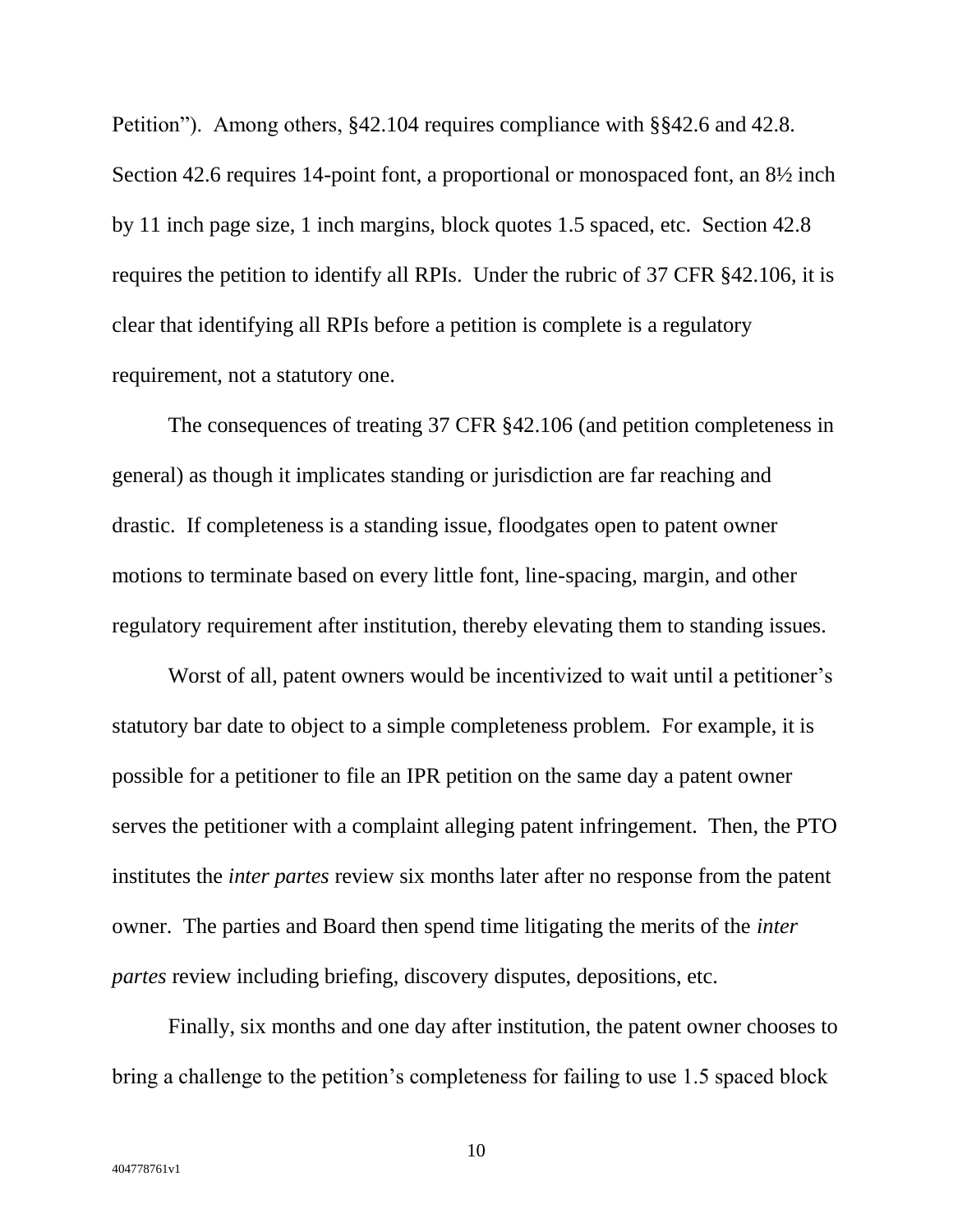quotations (or lacking all listed RPIs) despite having knowledge of this problem from when the *inter partes* review petition was first filed. If the Board rules that these are standing or jurisdictional issues, then the Board would be forced to terminate the proceeding due to a spacing issue even though the proceeding is nearing a written decision. As the petitioner has now been served with an infringement complaint one year and a day ago, the petitioner is then barred from filing another *inter partes* review petition under 35 U.S.C. § 315 and Patent Owner is rewarded for waiting to raise a petition completeness challenge and the Board has wasted its time in both reviewing the material at issue and the various related motions. In other words, Patent owners would be encouraged to delay these completeness and RPI disputes, and waste the PTO's valuable resources, by such a rule. Had the patent owner been required to bring a completeness challenge (even an RPI completeness challenge) before institution, the petitioner could still fix the petition before its statutory bar date. If the petition could not be fixed, then the Board and parties would not waste resources in a futile proceeding. The Board needs to prohibit dilatory conduct and secure "just, speedy, and inexpensive resolution of every proceeding." 37 CFR §42.1(b).

Similarly, one cannot argue that there is a statutory difference between complying with the proper line spacing, font, and page size and listing all RPIs in a petition. Section 312(a)(2) requires the petition to identify all real parties in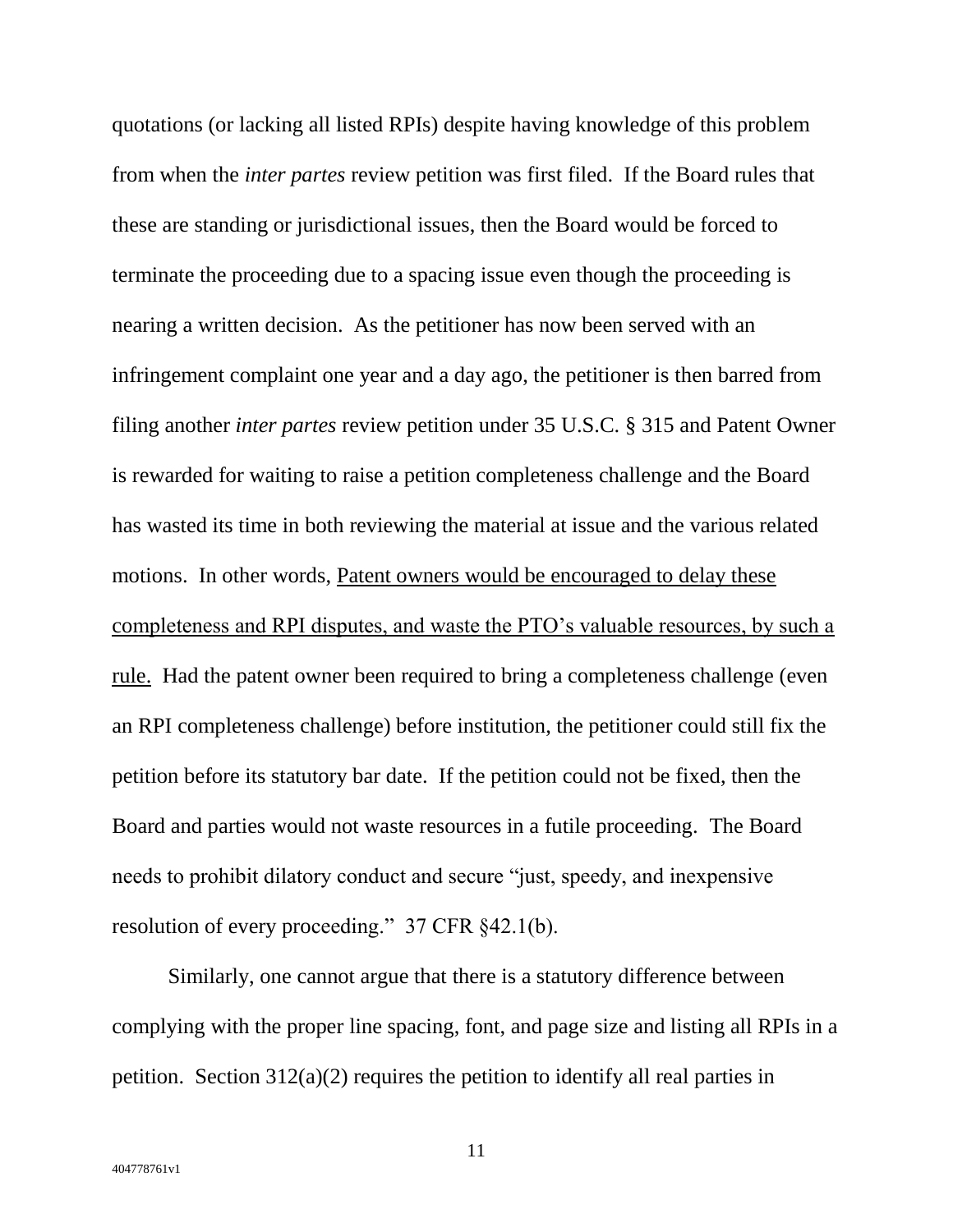interest. Likewise,  $\S 312(a)(4)$  requires the petition to comply with "other" information as the Director may require by regulation." Section  $312(a)(4)$ therefore elevates the PTO's regulations (including those in 37 CFR §42.6) so that they have the same effect as the other  $\S 312(a)$  requirements. If failing to comply with § 312(a)(2) voids a filing date and can be challenged at any time, then failing to comply with  $\S 312(a)(4)$  does too.

A better interpretation of Section 312(a) is that Section 312(a)(4) does not enigmatically transform the PTO's regulations into standing or jurisdictional statutes. Instead, this clause further demonstrates that § 312(a) simply is not addressing a jurisdictional issue.

Determining standing and jurisdiction by a procedural regulation creates a rule that promotes "form over substance" in order to defeat petitioner's statutory rights. Failing to adequately "list" or "identify" or "check a box" should not strip away substantive rights from petitioners and real parties in interest that unquestionably had standing when an IPR petition is filed.

37 CFR § 42.106 should also not be read in a way that is determinative of a petitioner's standing or the PTO's jurisdiction. Allowing an agency to have that power in rulemaking could potentially run afoul of the Nondelegation Doctrine. *See J.W. Hampton v. United States*, 276 U.S. 394, 409 (1928); *cf. Cohens v. Virginia*, 19 U.S. 264, 404 (1821) ("We have no more right to decline the exercise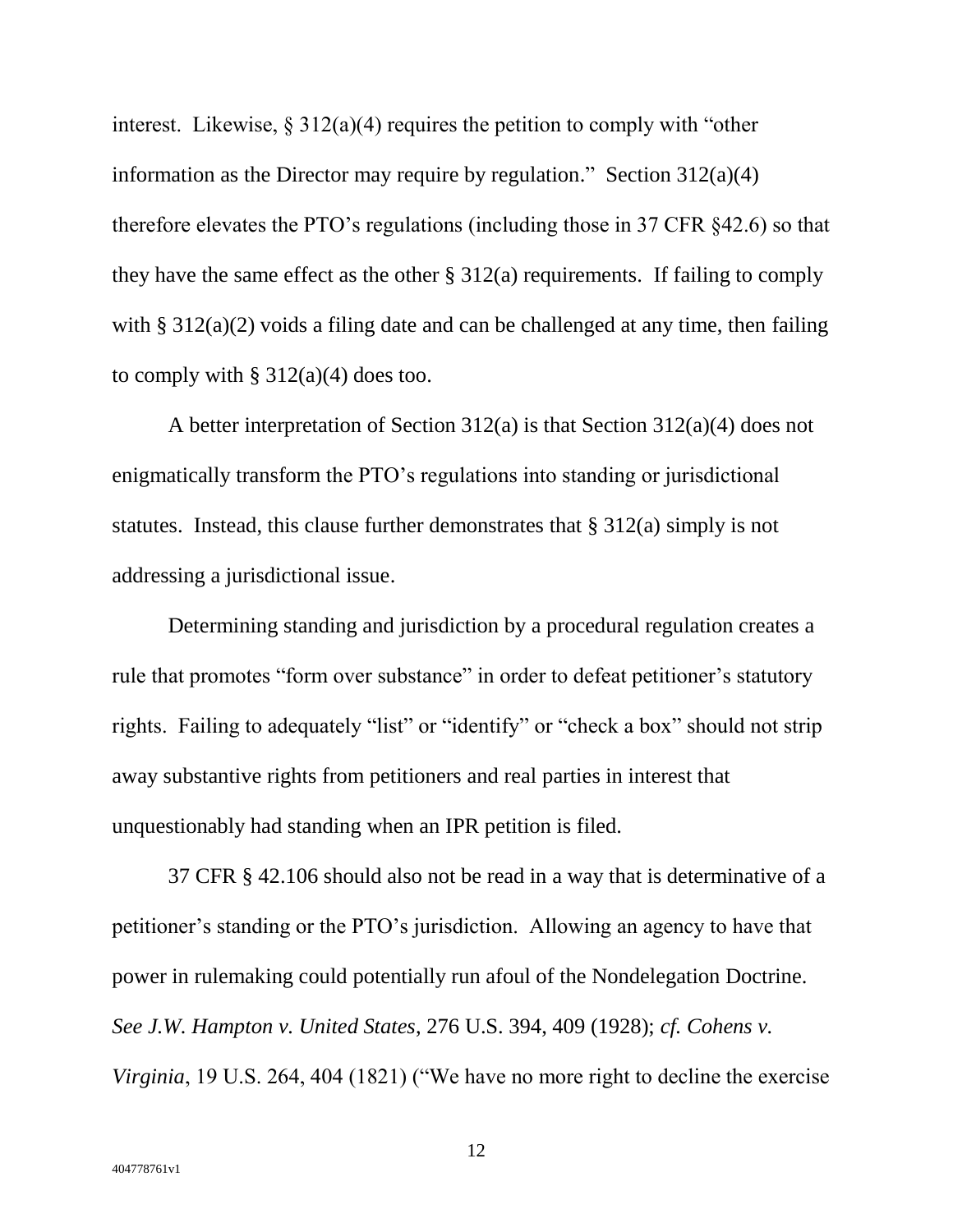of jurisdiction which is given, than to usurp that which is not given.").

## **2. The PTO Should Follow The Federal Practice of Allowing RPI Corrections To Relate Back To Original Filing Dates Without Implicating The Statute Of Limitations**

The RPI requirement in federal courts protects a defendant from serial attacks, and was never intended to create a wooden procedural requirement that could then retroactively and statutorily bar a substantive and timely claim. *Id.* The PTO applies the exact same policy considerations to § 312(a)'s requirement that petitions name all RPIs, and while the Federal Rules of Civil Procedure do not directly apply, the PTO cites Rule 17 for this proposition. 77 Fed. Reg. 48756, 48759 (8/14/12) (citing Fed. R. Civ. P. 17(a)).

A correction made to a petition should relate back to Petitioner's original petition filing date without implicating § 315's effective statute of limitations because Federal Rule of Civil Procedure 17(a)(3) permits such relation back: "After ratification, joinder, or substitution [of an RPI], the action proceeds as if it had been originally commenced by the real party in interest." Fed. R. Civ. P.  $17(a)(3)$ .

This "avoid[s] forfeiture and injustice when an understandable mistake has been made in selecting the party in whose name the action should be brought." *Gardner v. State Farm Fire and Cas. Co.*, 544 F.3d 553, 562 (3d Cir. 2008); *see also National Safe Corp. v. Texidor Sec. Equip., Inc.*, 101 F.R.D. 467, 469 (D.P.R.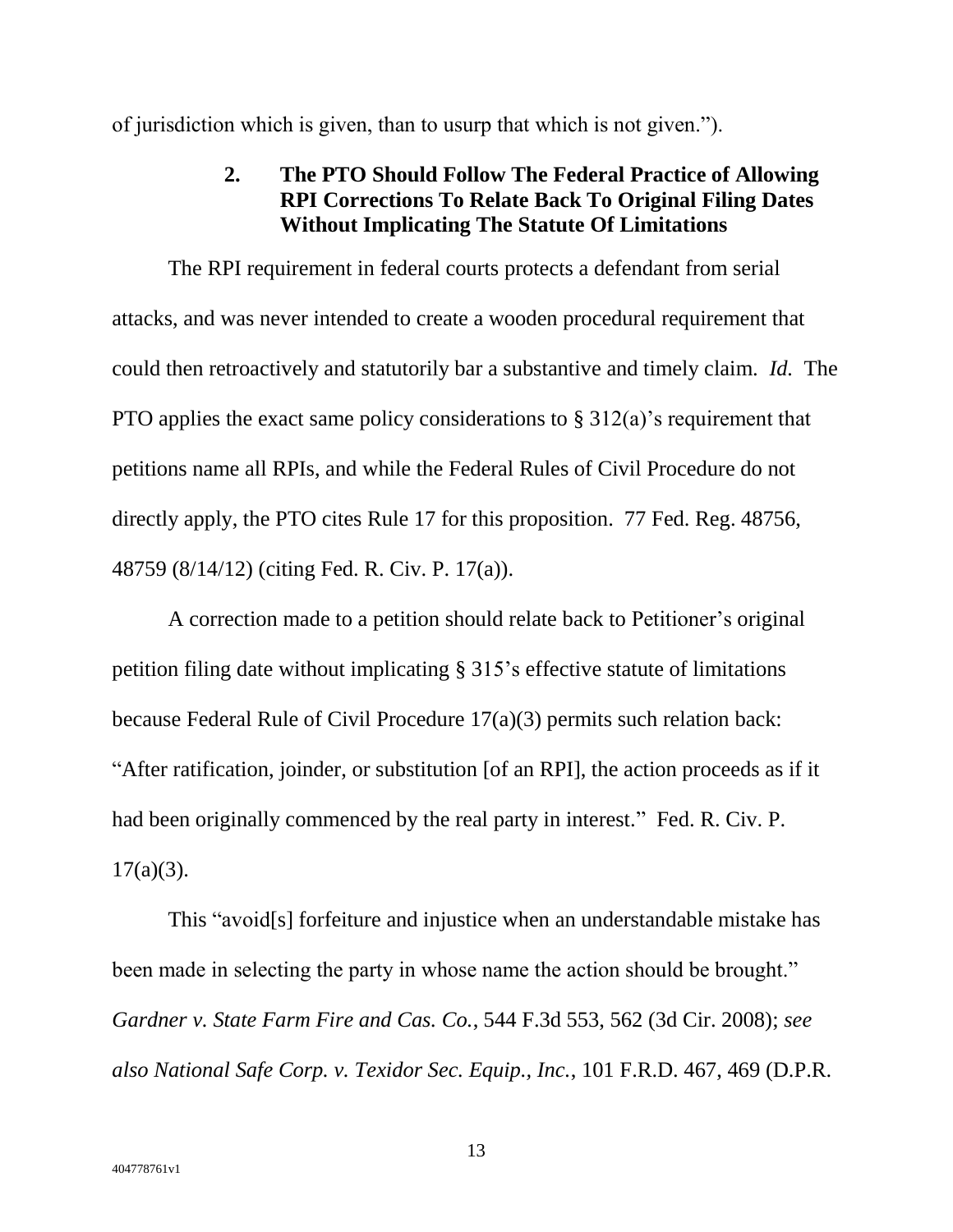1984) ("Aside from the general reluctance of courts to apply wooden interpretations to the rules of procedure when substantive rights are at stake, Rule 17 and others contain provisions that avoid defeating substantive rights.") (internal citation omitted); *Prevor-Mayorsohn Caribbean, Inc. v. Puerto Rico Marine Mgmt.*, 620 F.2d 1, 3 n.2 (1st Cir. 1980) ("The 'main thrust' of [Fed. R. Civ. P.  $17(a)(3)$  is to allow a correction in parties after the statute of limitations has run, despite the valid objection that the original action was not brought by the real party in interest.'").

This lenient rule permits correction of a formal procedural defect in naming the RPI without risk that the case will be barred as untimely. *National Safe Corp.*, 101 F.R.D. at 469 ("The last sentence of Rule 17 [i.e., Fed. R. Civ. P. 17(a)(3)] clearly suggests that by merely joining the real party claimed any objections based on the running of limitations periods would be foreclosed."). In federal court, a party must also be allowed to cure within "a reasonable time" before a court can dismiss a party's otherwise valid claim. *See* Fed. R. Civ. P. 17.

Allowing the addition of RPI(s) to relate back to the original filing date promotes the spirit of Rule 17 and § 312(a) and is congruent with the PTO's core objectives. *See id.* 

Two Board Panels have made broad statements that suggest that a failure to list all of the real parties in interest voids a filing date and is jurisdictional. *Zoll*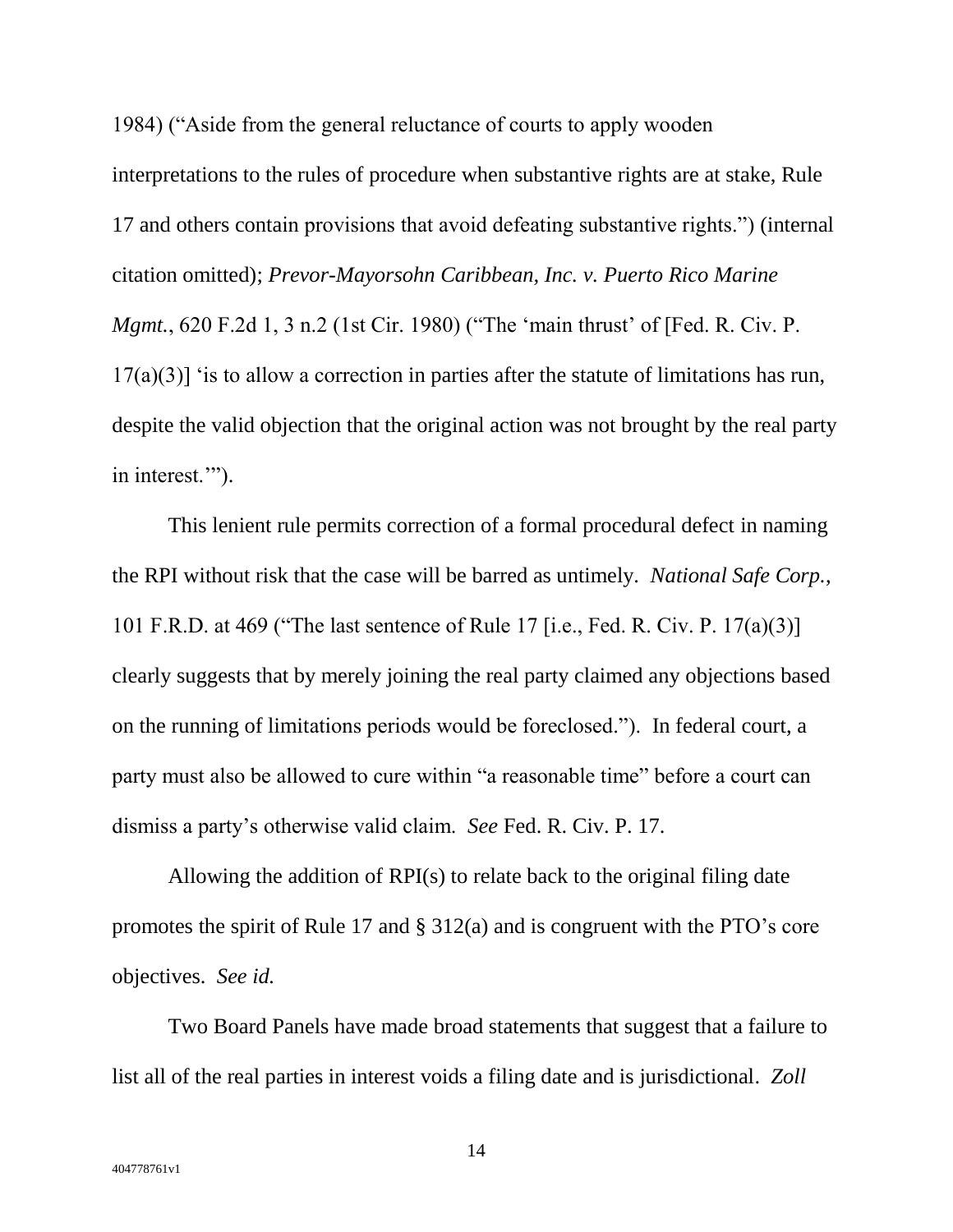*Lifecor Corp. v. Philips Elecs. N. Am.*, IPR2013-00606, Paper 13 (3/20/2014); *Petroleum Geo-Services, Inc. v. Westerngeco LLC*, IPR2014-00678, Paper 23 (8/12/2014). These cases are pre-institution cases that are either wrongly decided or contain unnecessary dicta which failed to consider many important issues. Most importantly, these cases are inapplicable to the extent they pronounce any rule that affects a party's right to challenge an RPI listing after institution. The parties in *Zoll* or *Petroleum Geo-Services* never raised the law or argument discussed in the preceding pages. *Id.*

### **V. Equity Considerations Strongly Favor Limiting Patent Owner's Ability to Challenge Petition Completeness After Institution**

Identifying RPIs is a "highly fact-dependent question," without a "brightline test." 77 Fed. Reg. 48756, 48759 (8/14/12). If a good-faith RPI mistake voids a filing date after institution, petitioners will be frightened into naming every possible entity that could even remotely be connected in any way to the petition. This would inevitably include entities that petitioners did not believe to be RPIs. Such a draconian rule would have far-reaching, timeless implications, and it could curtail the invalidity defenses of independent third parties who were incorrectly named as an RPI due to fear, instead of logic. Presumably, these incorrectly named entities would then wish to have an avenue to challenge this designation before the PTO in fear that they would be estopped in a district court proceeding based on a petitioner's improper RPI listing.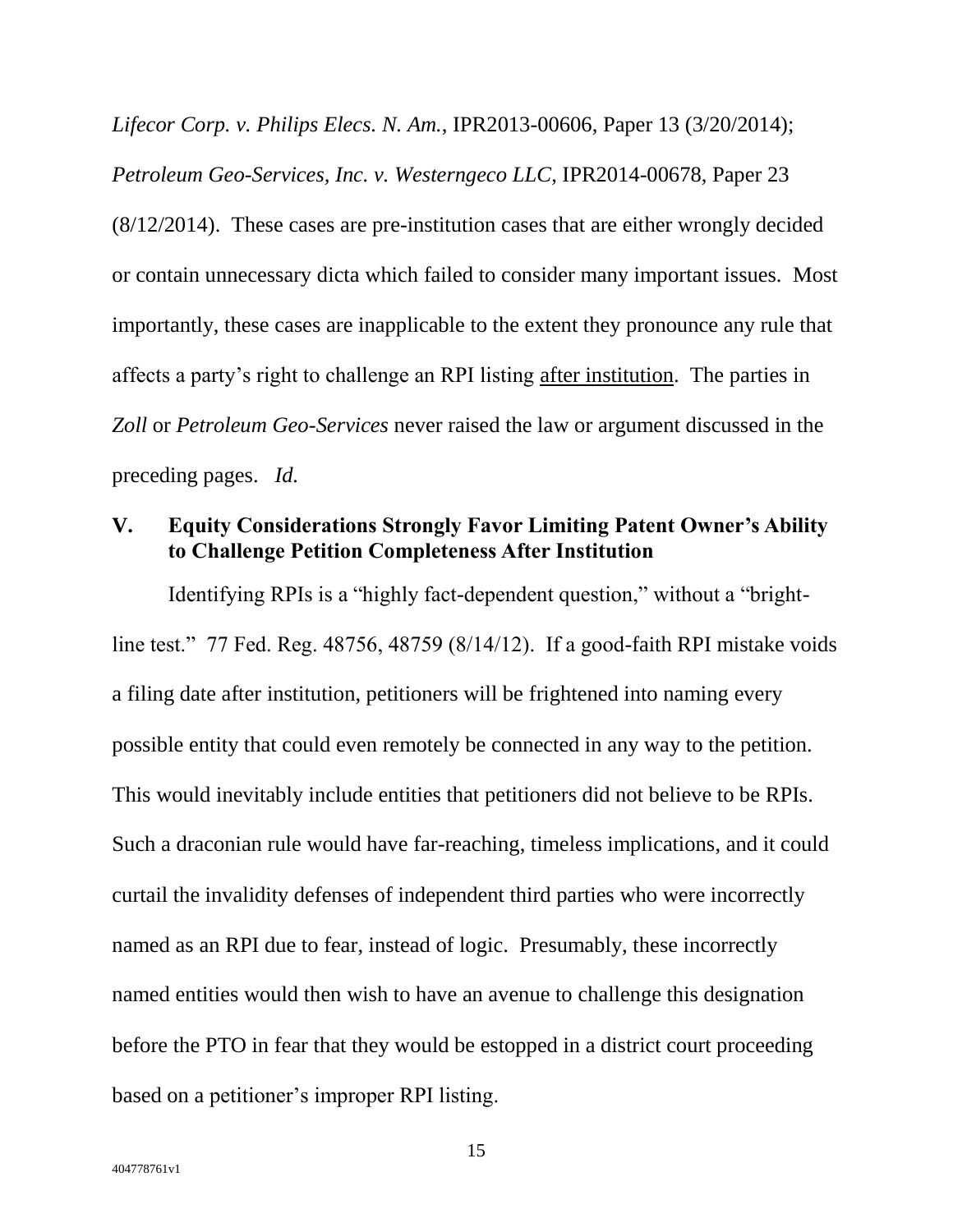**VI. The PTO Should Require a Patent Owner to Challenge RPI Listings Before Institution For Non-Jurisdictional Reasons**

The real parties in interest inquiry is important for at least three reasons: 1) for the Board to determine if there is a statutory bar for a Petitioner filing an *inter partes* review petitioner; 2) for the Board to identify potential conflicts of interest; and 3) for the District Court or International Trade Commission to appropriately assess the estoppel effects (35 U.S.C.  $\S$  315(e)(2)) of the PTO's final written decision. America Invents Act - Implementation Information, USPTO.GOV (5/21/2012), http://www.uspto.gov/aia\_implementation/smith-blogextravaganza.jsp ("Real Party in Interest"). The first issue has been discussed at length above. The remaining reasons support requiring patent owners to challenge the real party in interest fight before institution.

The PTO assigns petitions to a panel of Administrative Law Judges. These panels base their conflicts analysis on the listed real parties in interest listed in the petition. If patent owners are allowed or encouraged to delay their RPI challenge until after institution, the Panel could be forced to vacate its decision on an unforeseen conflict. This wastes the ALJs valuable time and would likely impede the PTO's ability to reach a final written decision by its statutory deadline.

Resolving a real party in interest dispute before institution may aid judges in other tribunals. Many federal courts are choosing to stay cases based on the institution of an IPR proceeding. If patent owners successfully argue that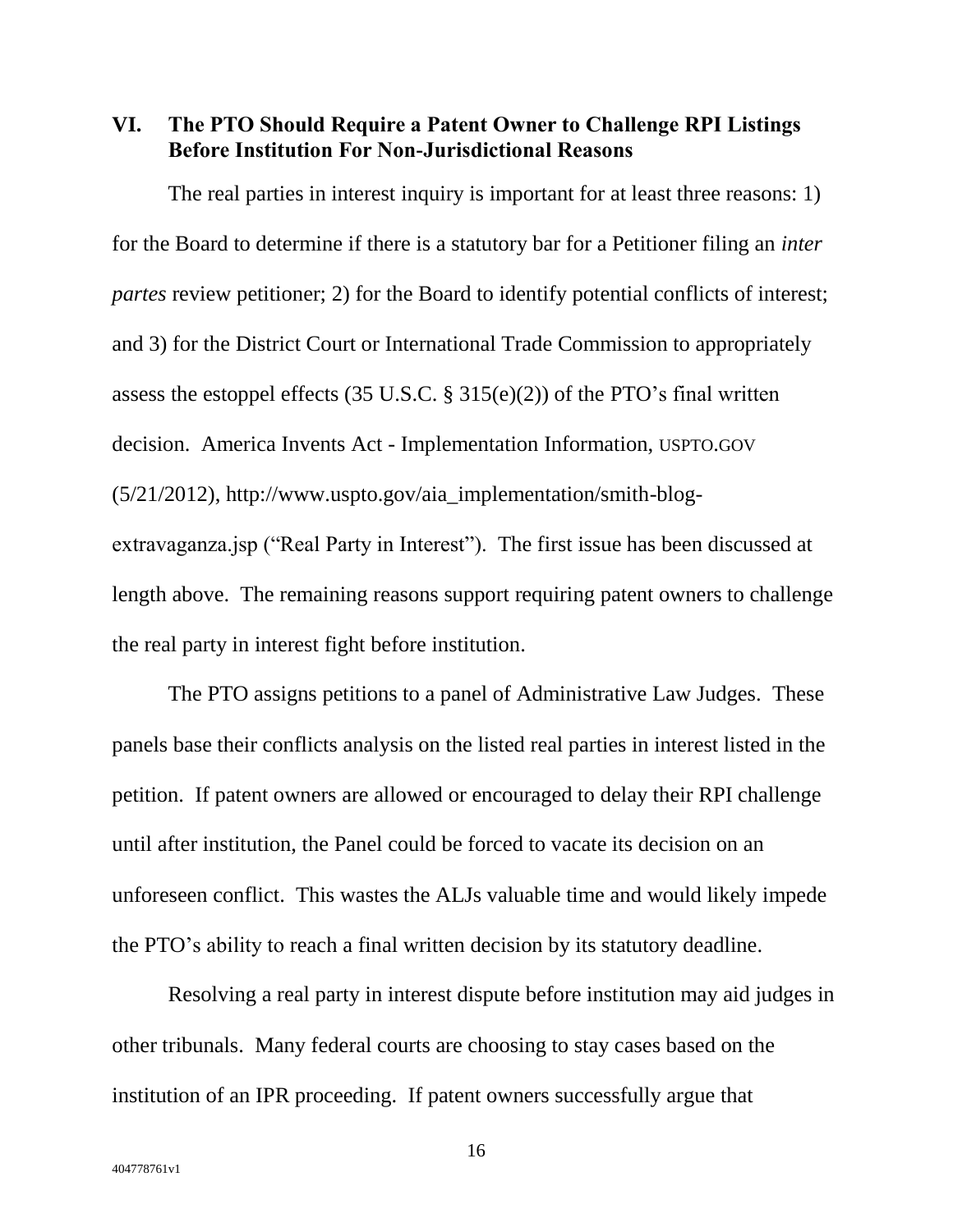petitioner and other real parties in interest lack § 315(b) standing to prevent institution, other proceedings are much less likely to go through stay briefing and decisions. Furthermore, judges in those proceedings can quickly evaluate if any remaining defendants will not be subject to estoppel which could prevent a stay from being issued. Even if an early deadline limits patent owners' ability to object to the real parties identified in the petition, broader discovery at the district court will ensure that all of the proper parties are subject to estoppel.

Finally, the inefficiencies of allowing petition completeness challenges after institution is a strong reason to encourage patent owners to bring challenges early in a proceeding. After institution, the parties are on a tight schedule resembling a rocket docket and costs are accrued quickly. These costs are all for naught if the PTO decides at the end of the proceeding that it never had jurisdiction due to an incomplete petition that was never challenged before institution. This would also have taken a panel away from other proceedings. Having judges preoccupied with improper cases will make it more difficult for decisions to be entered on time or could result in added PTO costs as more judges will need to be hired.

### **VII. Conclusion**

Number 5 asks, "Should a patent owner be able to raise a challenge regarding a real party in interest at any time during a trial?" The answer is that it depends. The first answer is "Yes" because a patent owner should only be able to